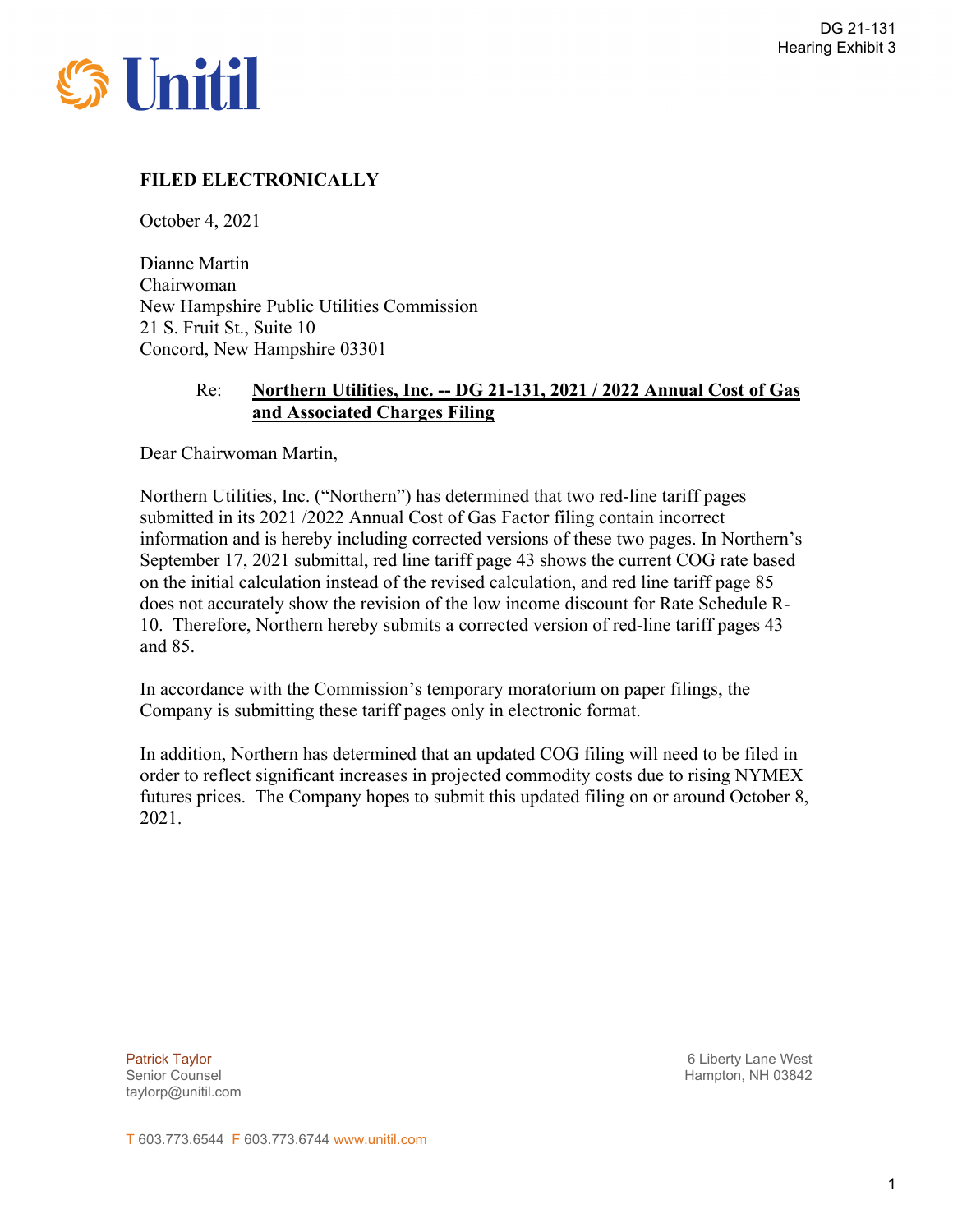

.

If you have any questions or need additional information, please contact me.

Sincerely,

D-

 Patrick H. Taylor Attorney for Northern Utilities, Inc.

taylorp@unitil.com

 $\overline{a}$ 

**Patrick Taylor Contract Taylor Contract Taylor Contract Taylor Contract Taylor 6 Liberty Lane West** Senior Counsel National Accounts of the Counsel Hampton, NH 03842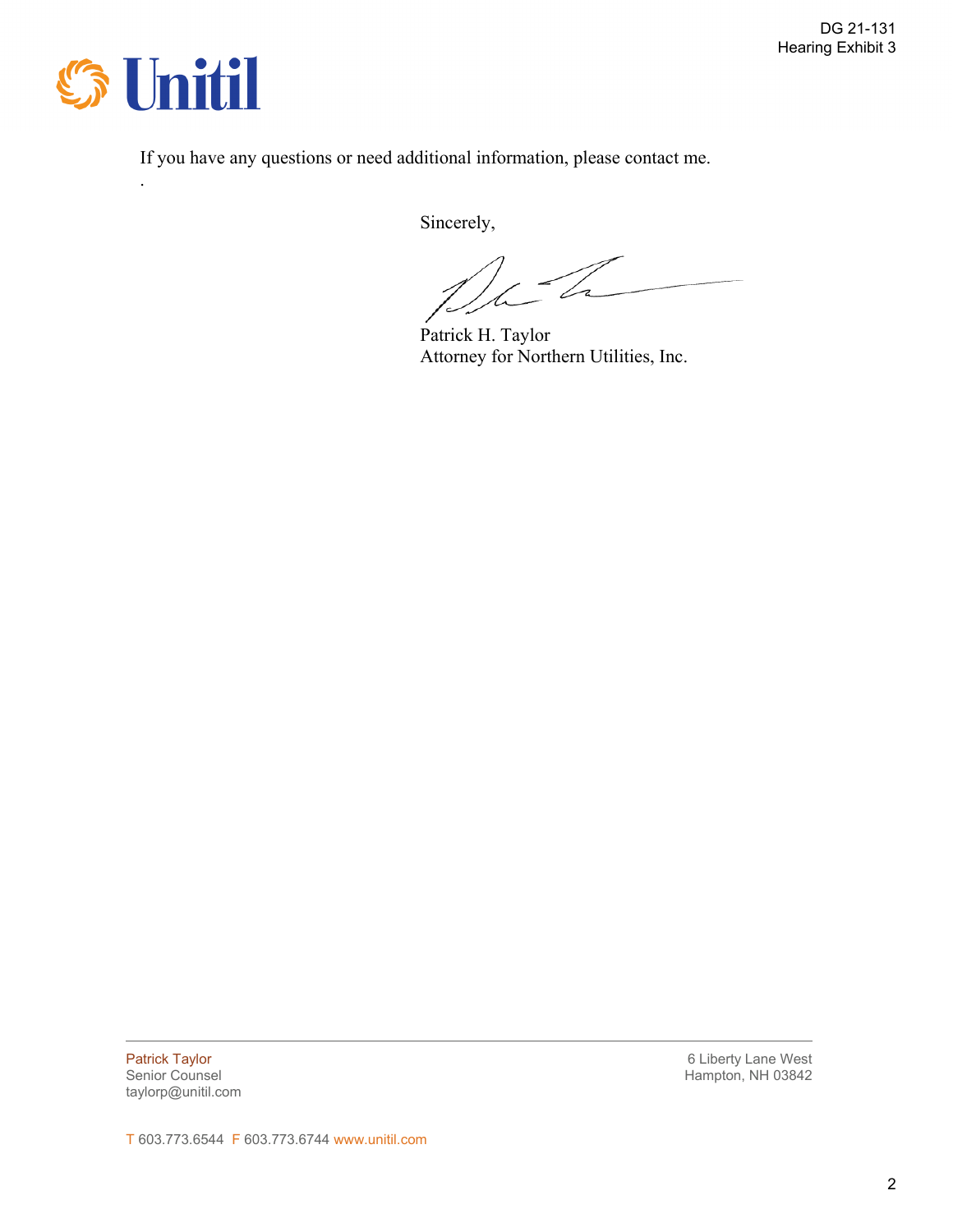# **N.H.P.U.C No. 12** Ninth Tenth Revised Page No. 43<br> **NORTHERN UTILITIES, INC.**<br>
Superseding Eighth<u>Ninth</u> Page No. 43

Superseding EighthNinth Page No. 43

### **CALCULATION OF FIRM SALES COST OF GAS RATE**

Period Covered: May 1, 202<mark>4<u>2</u> - October 31, 2024<u>2</u></mark>

| (Col 1)                                                                                                                                                                                               | (Col 2)                                   | (Col 2)                                   | (Col <sub>3</sub> )              | (Col <sub>3</sub> )              |                                     |
|-------------------------------------------------------------------------------------------------------------------------------------------------------------------------------------------------------|-------------------------------------------|-------------------------------------------|----------------------------------|----------------------------------|-------------------------------------|
| Total Anticipated Direct Cost of Gas<br>Projected Prorated Sales (05/01/20242-10/31/20242)<br><b>Direct Cost of Gas Rate</b>                                                                          | \$3.341.119<br>8.061.210                  | \$4,485,805<br>8,907,030                  | \$0.4145                         | \$0.5036                         | per therm                           |
| Demand Cost of Gas Rate<br><b>Commodity Cost of Gas Rate</b><br><b>Total Direct Cost of Gas Rate</b>                                                                                                  | \$1,175,460<br>\$2,165,659<br>\$3,341,119 | \$1,354,125<br>\$3,131,680<br>\$4,485,805 | \$0.1458<br>\$0.2687<br>\$0.4145 | \$0.1520<br>\$0.3516<br>\$0.5036 | per therm<br>per therm<br>per therm |
| Total Anticipated Indirect Cost of Gas<br>Projected Prorated Sales (05/01/20242-10/31/20242)<br><b>Indirect Cost of Gas</b>                                                                           | \$214,984<br>8.061.210                    | \$124,627<br>8,907,030                    | \$0.0267                         | \$0.0140                         | per therm                           |
| TOTAL PERIOD AVERAGE COST OF GAS<br>Period ending over-collection to be recovered - per April Report<br>Projected sales (05/01/21 - 10/31/21)<br>Per unit change in Cost of Gas (05/01/21 - 10/31/21) | \$450,141<br>8.061.210<br>\$0.0558        |                                           | \$0.4412                         | \$0.5176                         | per therm                           |

| <b>IRESIDENTIAL COST OF GAS RATE -05/01/2422</b> | COGwr             | \$0,4970 | \$0.5176 | per therm |
|--------------------------------------------------|-------------------|----------|----------|-----------|
|                                                  | Maximum (COG+25%) | \$0.6213 | \$0.6470 |           |
| INITIAL RESIDENTIAL COST OF GAS RATE - 05/01/21  |                   | \$0.4412 |          |           |
| <b>CHANGE IN PER UNIT COST</b>                   |                   | \$0.0558 |          |           |
| REVISED RESIDENTIAL COST OF GAS RATE - 05/01/21  |                   | \$0.4970 |          |           |

| <b>COM/IND LOW WINTER USE COST OF GAS RATE - 05/01/<del>2122</del></b>                                                                                                                                                                     | COGwl                                                      | \$0,4501                         | \$0.4740<br>per therm |
|--------------------------------------------------------------------------------------------------------------------------------------------------------------------------------------------------------------------------------------------|------------------------------------------------------------|----------------------------------|-----------------------|
|                                                                                                                                                                                                                                            | Maximum (COG+25%)                                          | \$0.5626                         | \$0.5925              |
| INITIAL COM/IND LOW WINTER USE COST OF GAS RATE - 5/01/20<br>CHANGE IN PER UNIT COST<br>REVISED COM/IND LOW WINTER USE COST OF GAS RATE - 05/01/21                                                                                         |                                                            | \$0,3943<br>\$0.0558<br>\$0.4501 |                       |
| C&I HLF DEMAND COSTS ALLOCATED PER SMBA<br>PLUS: RESIDENTIAL DEMAND RELOCATION TO C&I HLF<br>C&I HLF TOTAL ADJUSTED DEMAND COSTS<br>C&I HLF PROJECTED PRORATED SALES (05/01/22 - 10/31/22)<br>DEMAND COST OF GAS RATE                      | \$205,468<br>\$11,258<br>\$216,726<br>,996,958<br>\$0.1085 |                                  |                       |
| C&I HLF COMMODITY COSTS ALLOCATED PER SMBA<br>PLUS: RESIDENTIAL COMMODITY REALLOCATION TO C&I HLF<br>C&I HLF TOTAL ADJUSTED COMMODITY COSTS<br>C&I HLF PROJECTED PRORATED SALES (05/01/22 - 10/31/22)<br><b>COMMODITY COST OF GAS RATE</b> | \$701,906<br>\$64<br>\$701,970<br>,996,958<br>\$0.3515     |                                  |                       |
| <b>INDIRECT COST OF GAS</b>                                                                                                                                                                                                                | \$0.0140                                                   |                                  |                       |
| TOTAL C&I HLF COST OF GAS RATE                                                                                                                                                                                                             | \$0.4740                                                   |                                  |                       |

| COM/IND HIGH WINTER USE COST OF GAS RATE - 05/01/2422                                                                                                                                                                                                 | COGwh                                                        |            | \$0.5291                         | \$0.5445                                  | per therm |
|-------------------------------------------------------------------------------------------------------------------------------------------------------------------------------------------------------------------------------------------------------|--------------------------------------------------------------|------------|----------------------------------|-------------------------------------------|-----------|
|                                                                                                                                                                                                                                                       | Maximum (COG+25%)                                            |            | \$0.5916                         | \$0.6806                                  |           |
| INITIAL COM/IND HIGH WINTER USE COST OF GAS RATE - 05/01/21<br><b>CHANGE IN PER UNIT COST</b><br>REVISED COM/IND HIGH WINTER USE COST OF GAS RATE - 05/01/21                                                                                          |                                                              |            | \$0.4733<br>\$0.0558<br>\$0.5291 |                                           |           |
| C&I LLF COMMODITY COSTS ALLOCATED PER SMBA<br>PLUS RESIDENTIAL DEMAND REALLOCATION TO C&I LLF<br>C&I LLF TOTAL ADJUSTED DEMAND COSTS<br>C&I LLF PROJECTED PRORATED SALES (05/01/22 - 10/31/22)<br>DEMAND COST OF GAS RATE                             | \$549,002<br>\$30,080<br>\$579,082<br>3,236,934<br>\$0.1789  |            |                                  |                                           |           |
| <b>C&amp;I LLF COMMODITY COSTS ALLOCATED PER SMBA</b><br>PLUS: RESIDENTIAL COMMODITY REALLOCATION TO C&I LLF<br>C&I LLF TOTAL ADJUSTED COMMODITY COSTS<br>C&I LLF PROJECTED PRORATED SALES (05/01/22 - 10/31/22)<br><b>COMMODITY COST OF GAS RATE</b> | \$1,138,131<br>\$104<br>\$1,138,235<br>3,236,934<br>\$0.3516 |            |                                  |                                           |           |
| <b>INDIRECT COST OF GAS</b>                                                                                                                                                                                                                           | \$0.0140                                                     |            |                                  |                                           |           |
| TOTAL C&I LLF COST OF GAS RATE                                                                                                                                                                                                                        | \$0.5445                                                     |            |                                  |                                           |           |
| Issued: April 22, 2021September 17, 2021<br>Effective Date: May 1, 20212022                                                                                                                                                                           |                                                              | Issued By: |                                  | Robert B. Hevert<br>Senior Vice President |           |

Authorized by NHPUC Order No. \_\_\_\_\_\_\_\_ in Docket No. DG 21- , dated